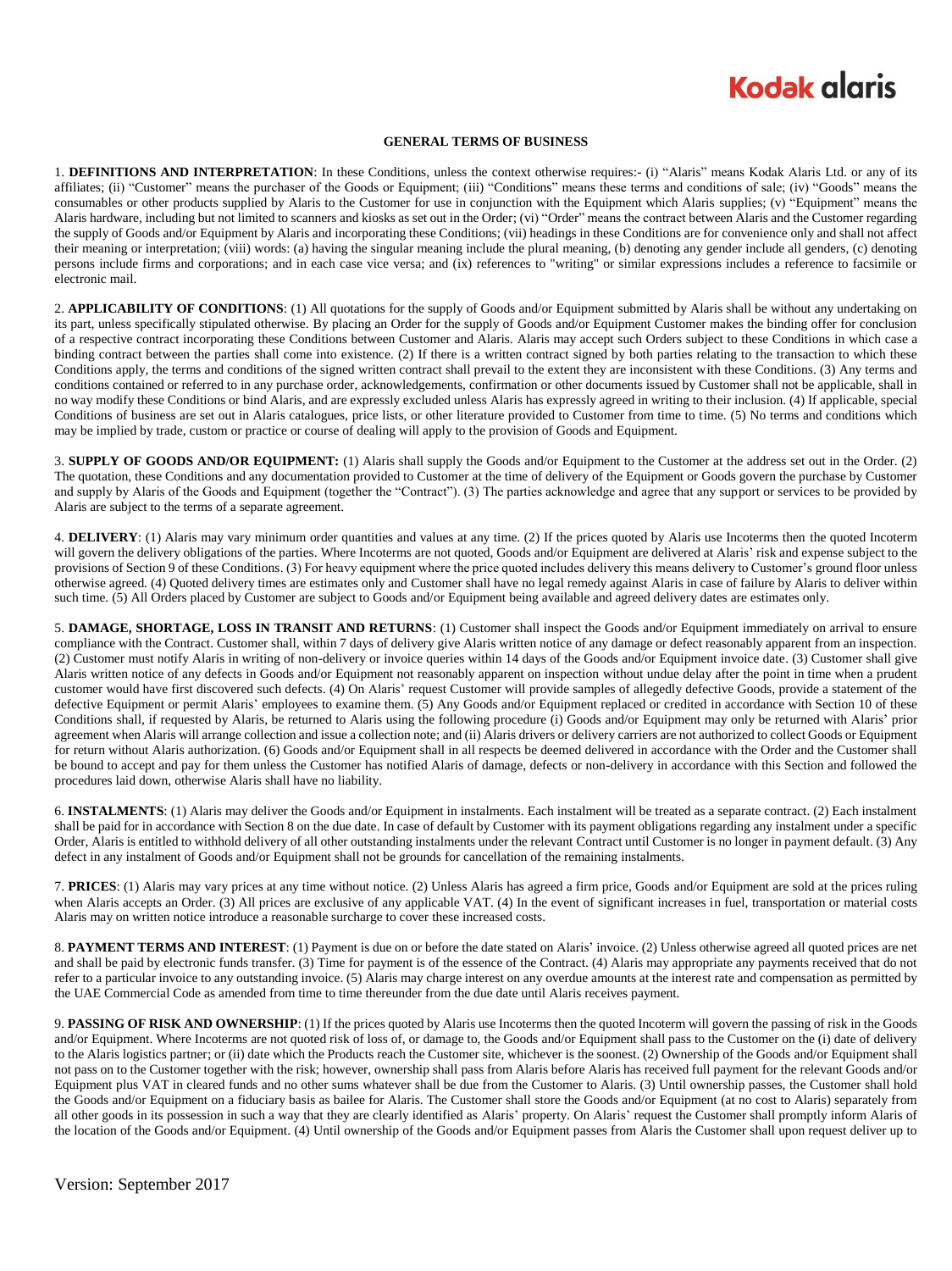### **Kodak alaris**

Alaris any Goods and/or Equipment owned by Alaris. If the Customer fails to deliver the Goods and/or Equipment Customer irrevocably authorizes Alaris and its representatives to enter any premises where Alaris reasonably believes the Goods and/or Equipment to be situated to repossess them at the Customer's expense.

10. **WARRANTY**: (1) Alaris warrants that (i) it has the right to sell the Goods and Equipment to the Customer; and (ii) at the time of delivery to the Customer location, the Goods and/or Equipment shall materially correspond with their specification and be free from defects in material and workmanship for a period of twelve (12) months from the handover of the relevant Goods and/or Equipment to the Customer or except to the extent otherwise agreed in writing with Alaris. (2) All warranties, conditions or other terms (whether express or implied by statute, common law or arising from conduct or a previous course of dealing or trade custom or usage) as to quality, fitness for any particular purpose, merchantability, are to the fullest extent permitted by law, excluded from the Contract. (3) Subject to any exclusions of Alaris' liability for defects pursuant to these Conditions in case of any warranty claims by Customer due to deliver of defective Goods/Equipment by Alaris, Alaris shall only be obliged to, at its discretion, repair, replace or credit to Customer the full price paid for the Goods and/or Equipment that directly gave rise to the relevant warranty claim and any other claims by Customer. In particular, any liability of Alaris for minor defects (i.e. defects not materially impairing the use of the relevant Goods/Equipment by Customer) shall be excluded. (4) Alaris' warranty shall not apply in relation to any defect arising from fair wear and tear, the acts, omissions, negligence or defaults of the Customer or the Customer's employees or agents, failure to comply with operating instructions or other recommendations of Alaris as to the storage, handling and/or use of the Goods or Equipment, wilful damage, use not in accordance with the purpose for which they were designed, abnormal working conditions, misuse or alteration or repair of the Goods or Equipment other than by persons authorised by Alaris. (5) The rights of Customer hereunder are not transferable.

11. **LIMITATION OF LIABILITY**: (1) If not expressly provided for otherwise in these Conditions, in no event, whether in contract, tort (including in either case negligence), misrepresentation (other than fraudulent misrepresentation), breach of statutory duty or otherwise pursuant to the Contract, shall Alaris be liable for any loss of profits, anticipated savings, revenue, business, loss or corruption of data, loss of use, loss of goodwill, loss due to delay or any indirect or consequential loss or damage whatsoever. (2) Alaris' sole liability for breach of the warranty set out in Section 10 above, is, at Alaris' option, limited to the repair, replacement or crediting of the full price paid for the Goods and/or Equipment that directly gave rise to the claim. (3) Subject to (1) and (2), Alaris' aggregate liability for all other claims, whether in contract, tort (including in either case negligence), misrepresentation (other than fraudulent misrepresentation), breach of statutory duty or otherwise pursuant to the Contract, shall be limited to the net price paid by the Customer for the specific Goods and/or Equipment giving rise to the claim. (4) Nothing in the Contract shall be deemed to exclude or limit Alaris' liability in respect of: (i) Loss or damage caused by wilful intent or gross negligence of Alaris or Alaris' officers, employees, agents or contractors; (ii) Injuries to or death of any person, caused by Alaris or Alaris' officers, employees, agents or contractors; or (iii) any other liability which cannot be excluded at law. (5) Any claim for loss or damages (except a claim for damages arising out of (4) must be notified to Alaris within twelve (12) months as from the date on which the damage was caused, failing which such claim is deemed to be waived.

12. **SAFETY INFORMATION**: (1) Where the Goods and/or Equipment are for use by the Customer in a business environment or are for resale, to a subsequent purchaser, Customer shall ensure that all safety information relating to the Goods and/or Equipment provided by Alaris is passed to the Customer's employees and/or end user purchasers. (2) The Customer shall not alter, mask or remove any safety information from the Goods or Equipment.

13. **LIMITATION:** (1) Customer shall comply with all laws, regulations and rules administered by any governmental authority, agency, regulatory body or other entity exercising regulatory powers or functions, including but not limited to the Israeli Boycott Law, United Nations Security Council, the United States of America, the United States Department of the Treasury's Office of Foreign Assets Control ("OFAC"), the United States Department of State, the European Union, the United Kingdom, Her Majesty's Treasury, Hong Kong, the Hong Kong Monetary Authority or other sanctions authority, imposing trade, economic or financial sanctions or trade embargoes ("Economic Sanctions Laws"). (2) Customer agrees that it shall not, and shall not permit any third parties to, directly or indirectly, participate in any transaction involving: (i) any country, territory or other jurisdiction that is subject to any Economic Sanctions Laws; (ii) any person that is the target or subject of any Economic Sanctions Laws; or (iii) any violation of any Economic Sanctions Laws. Without limiting the generality of the forgoing, Customer shall not, and shall not permit any third parties to, directly or indirectly, export, re-export, transship, release or otherwise deliver any products sold under this Contract, or any portion thereof, to any country or other jurisdiction that is subject to, or in any way which is prohibited by, any Economic Sanctions Laws. (3) Without limiting the foregoing, Customer expressly acknowledges that it shall not order, trade, sell, otherwise dispose or engage in any economic activity relating to Alaris Good and/or Equipment either directly or indirectly in: (i) Iran; (ii) Sudan; (iii) North Korea; (iv) Syria; (v) Cuba; (vi) Belarus; (vii) Zimbabwe; (viii) Myanmar (Burma); (ix) the Crimea and Sevastopol Regions (Ukraine); and (x) the military/defence/energy sectors in Russia.

14. **FIRMWARE:** (1) In relation to any Alaris firmware supplied as part of the Goods or Equipment ("Firmware"), Alaris grants to Customer a non-exclusive, nontransferrable licence to use the Firmware only as part of the Goods and/or Equipment. (2) Customer shall not: (i) copy (except to the extent permissible under applicable law which is not capable of exclusion by contract), reproduce, translate, adapt, vary or modify the Firmware; or (ii) attempt to use the Firmware with any products other than the Goods or Equipment. (3) The licence granted under this Section 14 does not grant any automatic rights to obtaining future updates, upgrades or supplements of the Firmware. If updates, upgrades or supplements of the Firmware are provided, use is governed by these Conditions as amended from time to time. (4) Alaris may make use of third party software in the Firmware and Customer acknowledges that notwithstanding the foregoing, use of some third party materials may be subject to other terms and conditions. (5) Any additional software supplied to be used with the Goods and/or Equipment shall be subject to the terms of an Alaris License Agreement in which case the license terms and conditions shall apply to such software.

15. **INTELLECTUAL PROPERTY**: (1) All intellectual property rights meaning all inventions, patents, registered designs, design rights, data base rights, copy rights, know-how, trademarks, trade secrets and all other intellectual property rights, and the applications for any of the same and any rights or forms of protection of a similar nature and having equivalent or similar effect to any of them which may subsist anywhere in the world ("Intellectual Property Rights") associated with or relating to the Goods and/or Equipment belong to Alaris and its licensors and Customer shall not acquire any rights, title or interest in such Intellectual Property Rights. (2) The Customer is not entitled to exercise and shall not purport to be entitled to exercise any rights, powers, privileges and immunities conferred on the proprietor of any intellectual property rights subsisting in or associated with the Goods and/or Equipment, including the right to sue for damages or other remedies in respect of any infringement. (3) Customer shall keep confidential and not disclose to third parties information, drawings, designs or manuals received from Alaris in relation to an Order or the Goods and/or Equipment and either marked as "confidential" or "proprietary" or which should reasonably be considered to be confidential.

16. **INDEMNIFICATION:** (1) Customer shall (i) not cause or permit any third party to cause any damage or endanger the Intellectual Property Rights of Alaris; and (ii) without prejudice t any other rights of Alaris, indemnify Alaris for any loss suffered by Alaris by reason of any use by Customer, Customer's employees, agents or customers, of Intellectual Property Rights of Alaris other than in accordance with the Contract. (2) Customer shall without prejudice to any other rights of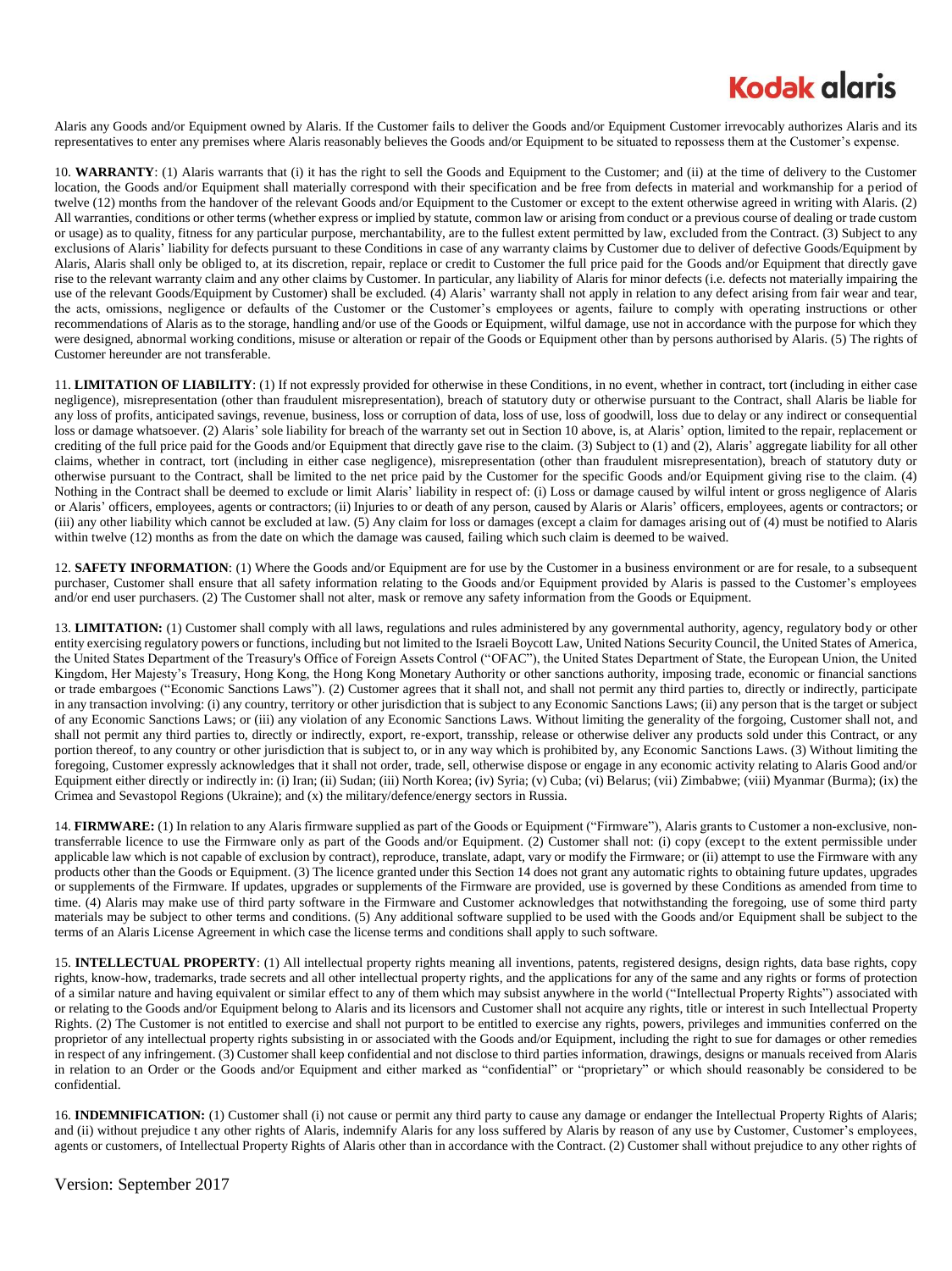## **Kodak glgris**

Alaris, indemnify Alaris for any loss suffered by Alaris, howsoever arising, by reason of Customer's breach of its obligations pursuant to Section 6 above. (3) In the event of a claim, or notification of an intention to make a claim, which may reasonably be considered likely to give rise to a liability under this indemnity ("Claim"), Customer shall: (i) as soon as reasonably practicable, give written notice of the Claim to Alaris specifying the nature of the Claim in reasonable detail; and (ii) not make any admission of liability, agreement or compromise in relation to the Claim. (4) Customer shall not, except with the prior written consent of Alaris, consent to entry of any judgment or enter into any settlement that does not include as an unconditional term the giving by the claimant or plaintiff to Alaris and its affiliates a release from all liability and blame with respect to the Claim.

17. **CONFIDENTIAL INFORMATION.** (1) All non-public, confidential or proprietary information of Alaris, including but not limited to, specifications, samples, patterns, designs, plans, drawings, documents, data, business operations, pricing, discounts or rebates, disclosed by Alaris in connection with the Contract, whether disclosed orally or disclosed or accessed in written, electronic or other form or media, and whether or not marked, designated or otherwise identified as "confidential," shall be deemed to be confidential, to be used solely for the purpose of performing under the Contract and may not be disclosed or copied unless authorized in advance by Alaris in writing. (2) Upon Alaris' request, Customer shall promptly return all documents and other materials received from Alaris and delete any copies made thereof. (3) Alaris shall be entitled to apply for injunctive relief for any violation of this Section. (4) This Section does not apply to information that is: (i) in the public domain; (ii) known to Customer at the time of disclosure; (iii) rightfully obtained by Customer on a non-confidential basis from a third party; or (iv) is required to be disclosed by any applicable law or by order of any Court of competent jurisdiction or any government body, agency or regulatory body, provided that the receiving party shall use all reasonable endeavours to give the disclosing party as much written notice of the disclosure as it reasonably can to enable the disclosing party to seek a protective order or other action protecting the confidential information from disclosure.

18. **DATA PROTECTION**: (1) Each party will comply with its obligations in terms of laws and regulations relating to the protection or disclosure of personal data, sensitive data, or such other data which is deemed to be 'personal' pursuant to applicable data protection law in force from time to time. (2) Each party shall indemnify, defend and hold the other party harmless against claims resulting from or in connection with the indemnifying party's non-observance or insufficient observance of such obligations or any of its obligations in this Section 18.

19. **TERMINATION**: (1) Without prejudice to its other rights, Alaris may terminate the Contract immediately by written notice to the Customer in the event that (i) the Customer fails to pay any sums due under and in accordance with the terms of this Contract; (ii) the Customer breaches any terms of the Contract; (iii) the Customer is unable to pay its debts as they fall due, passes a resolution for winding up (other than for the purposes of a solvent amalgamation or reconstruction) or if a court of competent jurisdiction makes an order to that effect, enters into a receivership or liquidation or otherwise ceases to carry on business or an analogous event occurs to Customer in any jurisdiction; (iv) there is an event pursuant to Section 22 (7) where such event has persisted for more than 14 days; or (v) pursuant to Section 20 (2). (2) On termination for whatever reason, Alaris shall be entitled to de-install and remove any Equipment belonging to it from the Customer's possession at the Customer's expense. Customer shall render all assistance necessary relating to the de-installation and removal and shall be liable to Alaris for any reasonable costs incurred. Furthermore, Customer is obliged to return all benefits conferred upon Customer under the terminated Contract to Alaris and compensate Alaris for any damages resulting from the termination of the Contract by Alaris.

20. **MAJOR BUSINESS CHANGE**: (1) If in the reasonable opinion of Alaris there is or is likely to be a major change in the business operations of Alaris which has or could have an adverse impact on the viability of the provision of the Goods and/or Equipment to be supplied to the Customer ('Major Business Change'), Alaris may notify the Customer and Alaris and the Customer must meet and discuss in good faith whether the provisions of any agreement between Alaris and the Customer need to be varied. (2) In the event that the parties cannot agree in good faith on such contract variations within a period of 30 days, then either party has the right to terminate the Contract between them. (3) Unless otherwise agreed by Alaris and the Customer in writing, the rights and obligations of the parties which have arisen prior to termination shall not be affected and shall stay in full force and effect. For the avoidance of doubt, with effect from the date of termination, Alaris shall have no obligation to supply or deliver any Goods and/or Equipment under the relevant Contract anymore. (4) Neither party will be entitled to claim or receive compensation from the other party by reason of the operation of this Section.

21. **ANTI-BRIBERY:** (1) In this Section, Anti-Bribery Laws means any anti-corruption, anti-bribery or anti-kickback laws or regulations of the laws in the country where the Goods and/or Equipment are being provided (the "Country Laws"), the Bribery Act and/or the FCPA; Associated Person means in relation to any entity, a person who (by reference to all the relevant circumstances) provides Goods and/or Equipment for or on that entity's behalf in any capacity and including, without limitation, employees, agents, subsidiaries, representatives and subcontractors; Bribery Act means the UK Bribery Act 2010 (as amended from time to time); and FCPA means the US Foreign Corrupt Practices Act 1977 (as amended from time to time). (2) Customer shall not, and shall procure that its Associated Persons do not, in connection with the performance of its obligations under the Contract, engage in any activity which (i) constitutes an offence under Country Laws; (ii) would constitute an offence under the FCPA if it were carried out in the US; or (iii) would constitute an offence under the Bribery Act if it were carried out in the UK. (3) Breach of this Section shall constitute a breach not capable of remedy and, without prejudice to any other remedy, entitle Alaris to terminate the Contract immediately. (4) Customer shall from time to time, at the reasonable request and reasonable cost of Alaris: (i) confirm in writing that it has complied with its obligations under this Section and provide any information reasonably requested by Alaris in support of such compliance; and (ii) permit Alaris to have such access to Customer's books, accounts and records (and to take such copies thereof) as reasonably necessary in order to verify compliance with this Section, and to meet with Customers' personnel as are relevant to the Contract to audit such compliance. (5) Customer shall promptly report to Alaris in writing upon becoming aware that it or any of its Associated Persons: (i) have received any request or demand for any undue financial or other advantage in connection with the performance of the Contract; or (ii) are the subject of any actual, pending or threatened police, judicial or regulatory investigation or proceedings in relation to any suspected breach of any Anti-Bribery Laws. (6) Customer shall indemnify Alaris against any losses, liabilities, damages, costs (including but not limited to legal fees) and expenses incurred by, or awarded against Alaris as a result of any breach of this Section by Customer.

22. **MISCELLANEOUS:** (1) Any notices sent to Alaris under these Conditions or any Order shall be sent to the attention of the Legal Department at legal@Kodakalaris.com. (2) Provisions of these Conditions which by their nature should apply beyond their terms will remain in force after any termination or expiration of these Conditions or any Order. (3) If any term, provision or part thereof of these Conditions is invalid, illegal or unenforceable in any jurisdiction, such invalidity, illegality or unenforceability shall not affect any other term or provision of these Conditions or invalidate or render unenforceable such term or provision in any other jurisdiction. The invalid or unenforceable provision shall be replaced by a provision which comes closest to the economic effect of the invalid/unenforceable provision. (4) No waiver of any of the provisions of these Conditions or under any Order is effective unless explicitly set forth in writing and